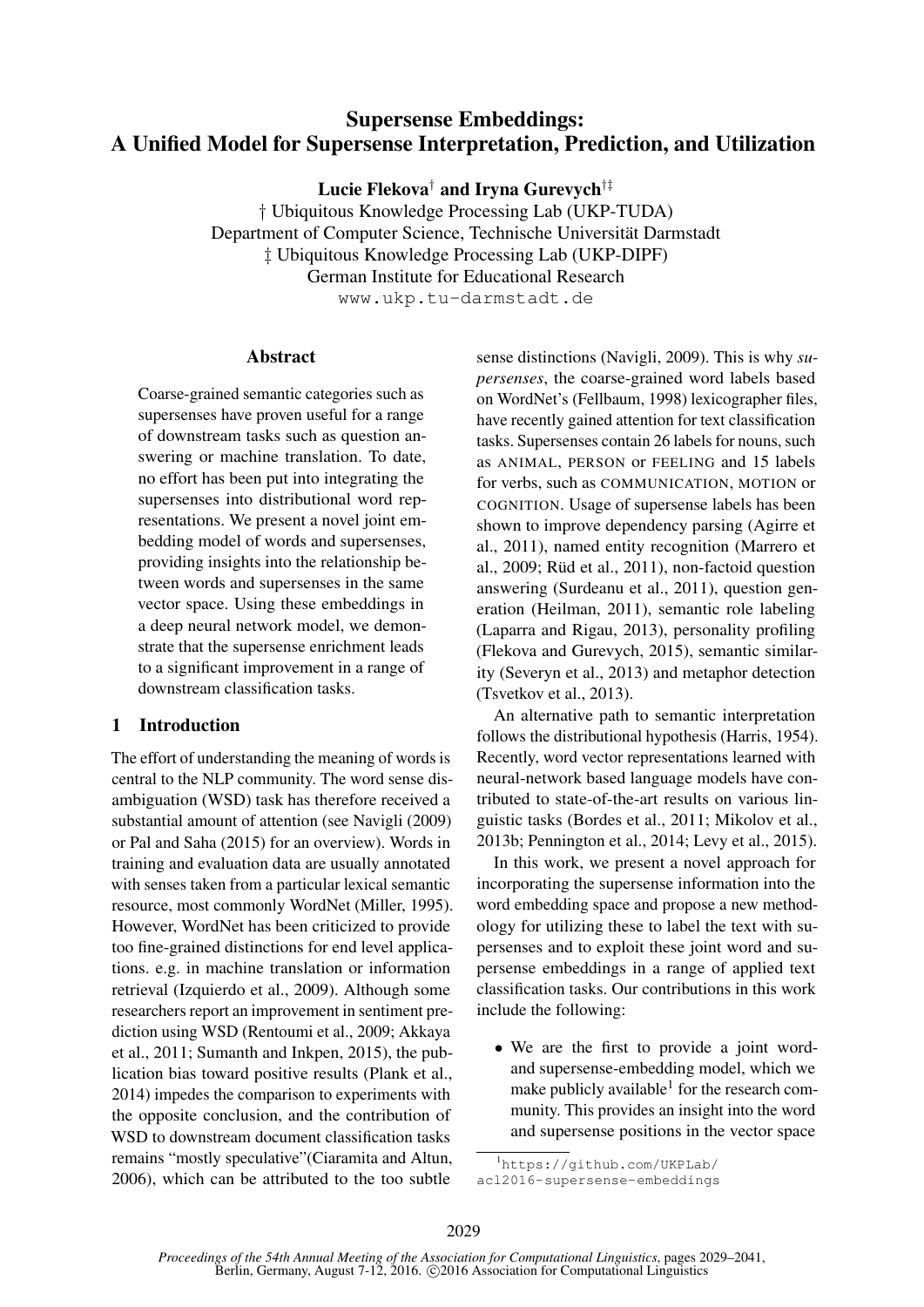through similarity queries and visualizations, and can be readily used in any word embedding application.

- Using this information, we propose a supersense tagging model which achieves competitive performance on recently published social media datasets.
- We demonstrate how these predicted supersenses and their embeddings can be used in a range of text classification tasks. Using a deep neural network architecture, we achieve an improvement of 2-6% in accuracy for the tasks of sentiment polarity classification, subjectivity classification and metaphor prediction.

# 2 Related Work

# 2.1 Semantically Enhanced Word Embeddings

An idea of combining the distributional information with the expert knowledge is attractive and has been newly pursued in multiple directions. One of them is creating the word sense or synset embeddings (Iacobacci et al., 2015; Chen et al., 2014; Rothe and Schütze, 2015; Bovi et al., 2015). While the authors demonstrate the utility of these embeddings in tasks such as WSD, knowledge base unification or semantic similarity, the contribution of such vectors to downstream document classification problems can be challenging, given the fine granularity of the WordNet senses (cf. the discussion in Navigli (2009)). As discussed above, supersenses have been shown to be better suited for carrying the relevant amount of semantic information. An alternative approach focuses on altering the objective of the learning mechanism to capture relational and similarity information from knowledge bases (Bordes et al., 2011; Bordes et al., 2012; Yu and Dredze, 2014; Bian et al., 2014; Faruqui and Dyer, 2014; Goikoetxea et al., 2015). While, in principle, supersenses could be seen as a relation between a word and its hypernym, to our knowledge they have not been explicitly employed in these works. Moreover, an important advantage of our explicit supersense embeddings compared to the retrained vectors is their direct interpretability.

# 2.2 Supersense Tagging

Supersenses, also known as lexicographer files or semantic fields, were originally used to organize lexical-semantic resources (Fellbaum, 1990). The

supersense tagging task was introduced by Ciaramita and Johnson (2003) for nouns and later expanded for verbs (Ciaramita and Altun, 2006). Their state-of-the-art system is trained and evaluated on the SemCor data (Miller et al., 1994) with an F-score of 77.18%, using a hidden Markov model. Since then, the system, resp. its reimplementation by Heilman<sup>2</sup>, was widely used in applied tasks (Agirre et al., 2011; Surdeanu et al., 2011; Laparra and Rigau, 2013). Supersense taggers have then been built also for Italian (Picca et al., 2008), Chinese (Qiu et al., 2011) and Arabic (Schneider et al., 2013). Tsvetkov et al. (2015) proposes the usage of SemCor supersense frequencies as a way to evaluate word embedding models, showing that a good alignment of embedding dimensions to supersenses correlates with performance of the vectors in word similarity and text classification tasks. Recently, Johannsen et al. (2014) introduced a task of multiword supersense tagging on Twitter. On their newly constructed dataset, they show poor domain adaptation performance of previous systems, achieving a maximum performance with a searchbased structured prediction model (Daumé III et al., 2009) trained on both Twitter and SemCor data. In parallel, Schneider and Smith (2015) expanded a multiword expression (MWE) annotated corpus of online reviews with supersense information, following an alternative annotation scheme focused on MWE. Similarly to Johannsen et al. (2014), they find that SemCor may not be a sufficient resource for supersense tagging adaption to different domains. Therefore, in our work, we explore the potential of using an automatically annotated Babelfied Wikipedia corpus (Scozzafava et al., 2015) for this task.

# 3 Building Supersense Embeddings

To learn our embeddings, we adapt the freely available sample of 500k articles of Babelfied English Wikipedia (Scozzafava et al., 2015). To our knowledge, this is one of the largest published and evaluated sense-annotated corpora, containing over 500 million words, of which over 100 million are annotated with Babel synsets, with an estimated synset annotation accuracy of 77.8%. Few other automatically sense-annotated Wikipedia corpora are available (Jordi Atserias and Attardi, 2008; Reese et

<sup>2</sup>https://github.com/kutschkem/ SmithHeilmann\_fork/tree/master/ MIRATagger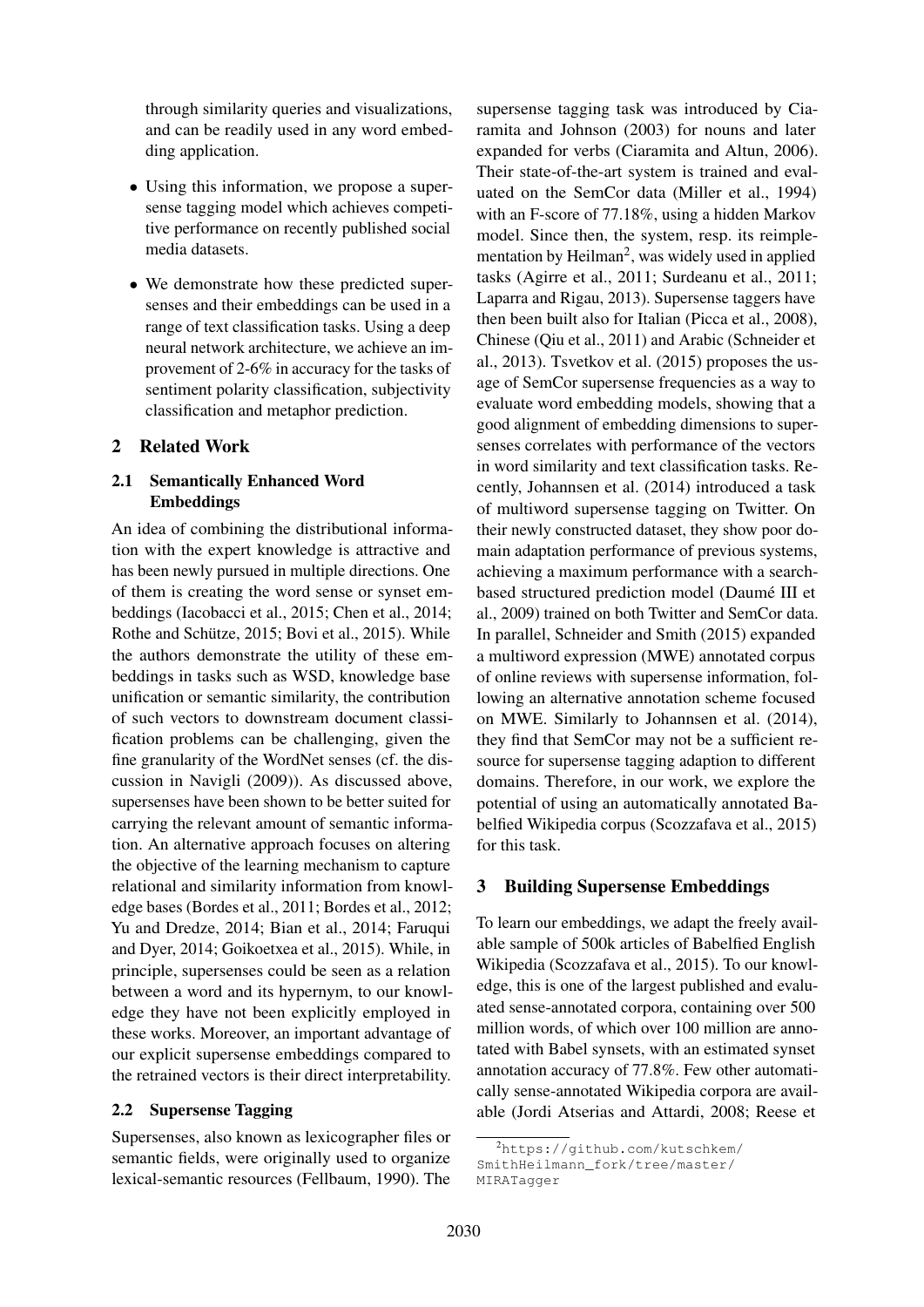| $\cdot$ 1 | About 10.9% of families were below         |
|-----------|--------------------------------------------|
|           | the poverty line, including 13.6% of those |
|           | under age 18.                              |
|           | About 10.9% of N.GROUP were below the      |
|           | N.POSSESSION V.CHANGE 13.6% of those       |
|           | under N.ATTRIBUTE 18.                      |
|           | About 10.9% of FAMILIES_N.GROUP were below |
|           | the POVERTY_LINE_N.POSSESSION              |
|           | INCLUDING_V.CHANGE 13.6% of those under    |
|           | AGE_N.ATTRIBUTE 18.                        |

Table 1: Example of plain (1), generalized (2) and disambiguated (3) Wikipedia

al., 2010). However, their annotation quality was assessed only on the training domain and as Atserias et al. state (p.2316): *"Wikipedia text differs significantly ... from the corpora used to train the taggers ... Therefore the quality of these NLP processors is considerably lower than the results of the evaluation in-domain."*

We map the Babel synsets to WordNet 3.0 synsets (Miller, 1995) using the BabelNet API (Navigli and Ponzetto, 2012), and map these synsets to their corresponding WordNet's supersense categories (Miller, 1990; Fellbaum, 1990). For the nested named entities, only the largest BabelNet span is considered, hence there are no nested supersense labels in our data. In this manner we obtain an alternative Wikipedia corpus, where each word is replaced by its corresponding supersense (see Table 1, second row) and another alternative corpus where each word has its supersense appended (Table 1, third row). Using the Gensim (Řehůřek and Sojka, 2010) implementation of Word2vec (Mikolov et al., 2013a), we applied the skip-gram model with negative sampling on these three Wikipedia corpora jointly (i.e., on the rows 1, 2 and 3 in Table 1) to produce continuous representations of words, supersense-disambiguated words and standalone supersenses in one vector space based on the distributional information obtained from the data.  $3$  The benefits of learning this information jointly are threefold:

1. Vectorial representations of the original words are altered (compared to training on text only), taking into account the similarity to supersenses in the vector space

- 2. Standalone supersenses are positioned in the vector space, enabling insightful similarity queries between words and supersenses, esp. for unannotated words
- 3. Disambiguated word+supersense vectors of annotated words can be employed similarly to sense embeddings (Iacobacci et al., 2015; Chen et al., 2014) to improve downstream tasks and serve as input for supersense disambiguation or contextual similarity systems

In the following, the designation WORDS denotes the experiments with the word embeddings learned on plain Wikipedia text (as in row 1 of Table 1) while the designation SUPER denotes the experiments with the word embeddings learned jointly on the supersense-enriched Wikipedia (i.e., rows 1, 2 and 3 in Table 1 together).

### 4 Qualitative Analysis

#### 4.1 Verb Supersenses

Table 2 shows the most similar word vectors to each of the verb supersense vectors using cosine similarity. Note that while no explicit part-of-speech information is specified, the most similar words hold both the semantic and syntactic information most of the assigned words are verbs.

| <b>VERBS</b>         |                                                   |
|----------------------|---------------------------------------------------|
| <b>BODY</b>          | wearing, injured, worn, wear, wounded,            |
|                      | bitten, soaked, healed, cuffed, dressed           |
| <b>CHANGE</b>        | changed, started, added, dramatically, expanded   |
|                      | drastically, begun, altered, shifted, transformed |
| COGNITION            | known, thought, consider, regarded, remembered    |
|                      | attributed, considers, accepted, believed, read   |
| <b>COMMUNICATION</b> | stated, said, argued, jokingly, called,           |
|                      | noted, suggested, described, claimed, referred    |
| <b>COMPETITION</b>   | won, played, lost, beat, scored                   |
|                      | defeated, win, competed, winning, playing         |
| <b>CONSUMPTION</b>   | feed, fed, employed, based, hosted                |
|                      | feeds, utilized, applied, provided, consumed      |
| <b>CONTACT</b>       | thrown, set, carried, opened, laid                |
|                      | pulled, placed, cut, dragged, broken              |
| <b>CREATION</b>      | produced, written, created, designed, developed   |
|                      | directed, built, published, penned, constructed   |
| <b>EMOTION</b>       | want, felt, loved, wanted, delighted              |
|                      | disappointed, feel, like, saddened, thrilled      |
| <b>MOTION</b>        | brought, led, headed, returned, followed          |
|                      | left, turned, sent, travelled, entered            |
| <b>PERCEPTION</b>    | seen, shown, revealed, appeared, appears          |
|                      | shows, noticed, see, showing, presented           |
| <b>POSSESSION</b>    | received, obtained, awarded, acquired, provided   |
|                      | donated, gained, bought, found, sold              |
| SOCIAL.              | appointed, established, elected, joined, assisted |
|                      | led, succeeded, encouraged, initiated, organized  |
| <b>STATIVE</b>       | included, held, includes, featured, served,       |
|                      | represented, referred, holds, continued, related  |
| <b>WEATHER</b>       | glow, emitted, ignited, flare, emitting           |
|                      | smoke, fumes, sunlight, lit, darkened             |

Table 2: Top 10 most similar word embeddings for verb supersense vectors

<sup>&</sup>lt;sup>3</sup>The embeddings are learned using skip-gram as training algorithm with downsampling of 0.001 higher-frequency words, negative sampling of 5 noise words, minimal word frequency of 100, window of size 2 and alpha of 0.025, using 10 epochs to produce 300-dimensional vectors. Our experiments with less dimensions and with the CBOW model performed worse.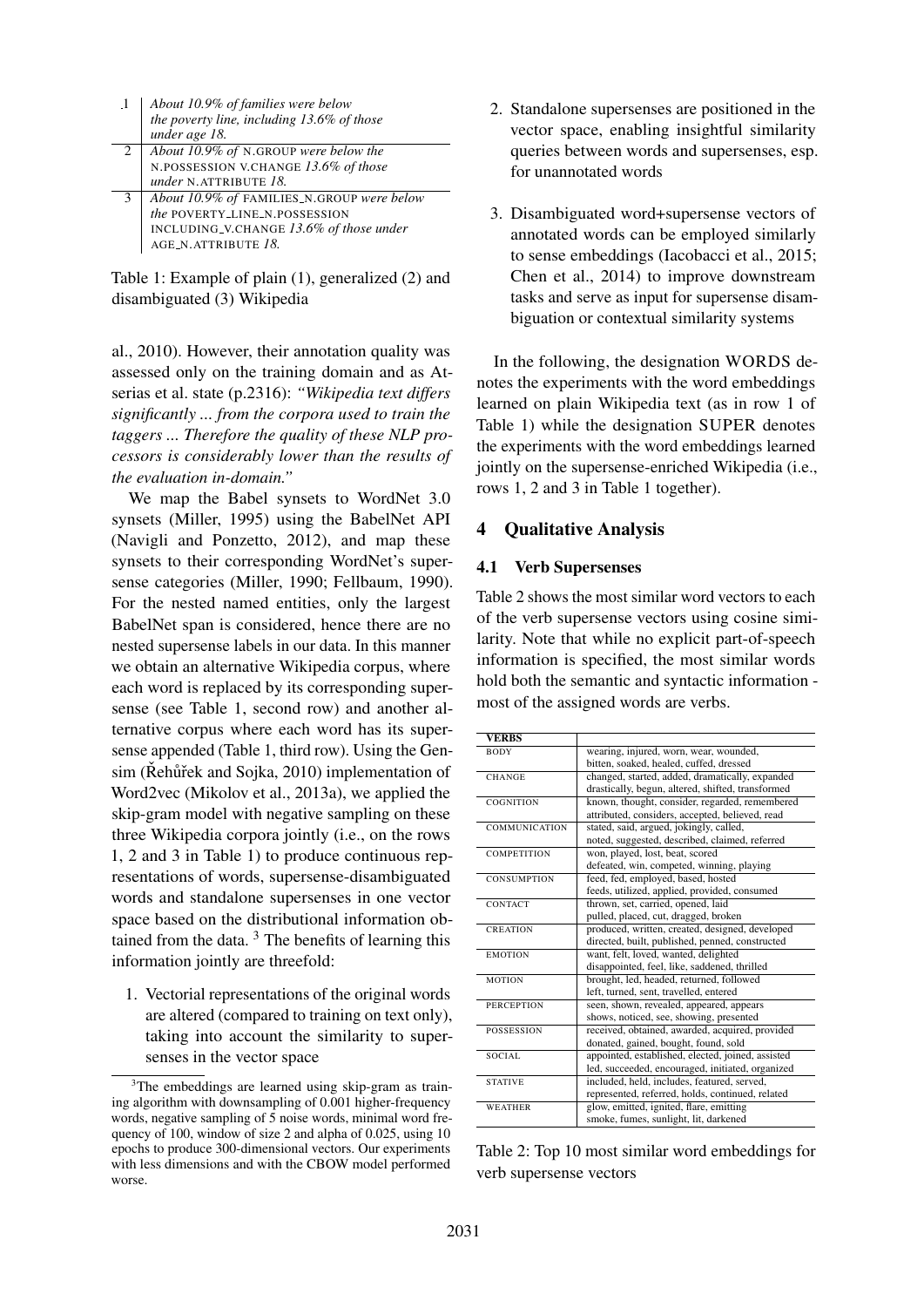

Figure 1: Verb supersense embeddings visualized in the vector space (t-SNE)

Furthermore, using a large corpus such as Wikipedia conveniently reduces the current need of lemmatization for supersense tagging, as the words are sufficiently represented in all their forms. The most frequent error originates from assigning the adverbs to their related verb categories, e.g. *jokingly* to COMMUNICATION and *drastically* to CHANGE. Such information, however, can be beneficial for context analysis in supersense tagging.

Figure 1 displays the verb supersenses using the t-distributed Stochastic Neighbor Embedding (Van der Maaten and Hinton, 2008), a technique designed to visualize structures in high-dimensional data. While many of the distances are probable to be dataset-agnostic, such as the proximity of BODY, CONSUMPTION and EMOTION, other appear emphasized by the nature of Wikipedia corpus, e.g. the proximity of supersenses COMMUNICATION and CREATION or SOCIAL and MOTION, as can be explained by table 2 (see e.g. *led* and *followed*).



Figure 2: Noun supersense embeddings (t-SNE)

#### 4.2 Noun Supersenses

Table 3 displays the most similar word embeddings for noun supersenses. In accordance with previous work on suppersense tagging (Ciaramita and Altun, 2006; Schneider et al., 2012; Johannsen et al., 2014), the assignments of more specific supersenses such as FOOD, PLANT, TIME or PERSON are in general more plausible than those for abstract concepts such as ACT, ARTIFACT or COG-NITION. The same is visible in Figure 2, where these supersense embeddings are more central, with closer neighbors. In contrast to the observations by Schneider et al. (2012) and Johannsen et al. (2014), the COMMUNICATION supersense appears well defined, likely due to the character of Wikipedia.

| <b>NOUNS</b>     |                                                          |
|------------------|----------------------------------------------------------|
| ACT              | participation, activities, involvement, undertaken       |
|                  | ongoing, conduct, efforts, large-scale, success          |
| ANIMAL           | peccaries, capybaras, frogs, echidnas, birds             |
|                  | marmosets, rabits, hatchling, ciconiidae, species        |
| <b>ARTIFACT</b>  | wooden, two-floor, purpose-built, installed, wall        |
|                  | fittings, turntable, racks, wrought-iron, ceramic, stone |
| <b>ATTRIBUTE</b> | height, strength, age, versatility, hardness             |
|                  | power, fluidity, mastery, brilliance, inherent           |
| <b>BODY</b>      | abdomen, bone, femur, anterior, forearm                  |
|                  | femoral, skin, neck, muscles, thigh                      |
| COGNITION        | ideas, concepts, empirical, philosophy, knowledge,       |
|                  | epistemology, analysis, atomistic, principles            |
| COMMUNICATION    | written, excerpts, text, music, excerpted,               |
|                  | translation, lyrics, subtitle, transcription, words      |
| <b>EVENT</b>     | sudden, death, occurred, event, catastrophic             |
|                  | unexpected, accident, victory, final, race               |
| <b>FEELING</b>   | sadness, love, sorrow, frustration, disgust              |
|                  | anger, affection, feelings, grief, fear                  |
| FOOD             | cheese, butter, coffee, milk, yogurt                     |
|                  | dessert, meat, bread, vegetables, sauce                  |
| <b>GROUP</b>     | members, school, phtheochroa, ypsolophidae               |
|                  | pitcairnia, cryptanthus, group, division, schools        |
| <b>LOCATION</b>  | northern, southern, northeastern, area, south            |
|                  | capital, town, west, region, city                        |
| <b>MOTIVE</b>    | motivation, reasons, rationale, justification, motive    |
|                  | justifications, motives, incentive, desire, why          |
| OBJECT           | river, valley, lake, hills, floodplain                   |
|                  | lakes, rivers, mountain, estuary, ocean                  |
| <b>PERSON</b>    | greatgrandfather, son, nephew, son-in-law, father        |
|                  | halfbrother, brother, who, mentor, fellow                |
| PHENOMENON       | wind, forces, self-focusing, radiation, ionizing         |
|                  | result, intensity, gravitational, dissipation, energy    |
| <b>PLANT</b>     | fruit, fruits, magnifera, sativum, flowers               |
|                  | caesalpinia, shrubs, trifoliate, vines, berries          |
| POSSESSION       | property, payment, money, payments, taxes                |
|                  | tax, cash, fund, pay, \$100                              |
| <b>PROCESS</b>   | growth, decomposition, oxidative, mechanism              |
|                  | rapid, reaction, hydrolysis, inhibition, development     |
| <b>QUANTITY</b>  | miles, square, meters, kilometer, cubic,                 |
|                  | ton, number, megabits, volume, kilowatthours             |
| <b>RELATION</b>  | southeast, southwest, northeast, northwest, east         |
|                  | portion, link, correlation, south, west                  |
| <b>SHAPE</b>     | semicircles, right-angled, concave, parabola,            |
|                  | ellipse, angle, circumcircle, semicircle, lines          |
| <b>STATE</b>     | chronic, condition, debilitating, problems, health       |
|                  | worsening, illness, illnesses, exacerbation, disease     |
| <b>SUBSTANCE</b> | magnesium, zinc, silica, manganese, sulfur               |
|                  | oxide, sulphate, phosphate, salts, phosphorus            |
| TIME             | september, december, november, july, april               |
|                  | january, august, february, year, days                    |
| <b>TOPS</b>      | time, group, event, person, groups                       |
|                  | individuals, events, animals, individual, plant          |
|                  |                                                          |

Table 3: Top 10 most similar word embeddings for noun supersense vectors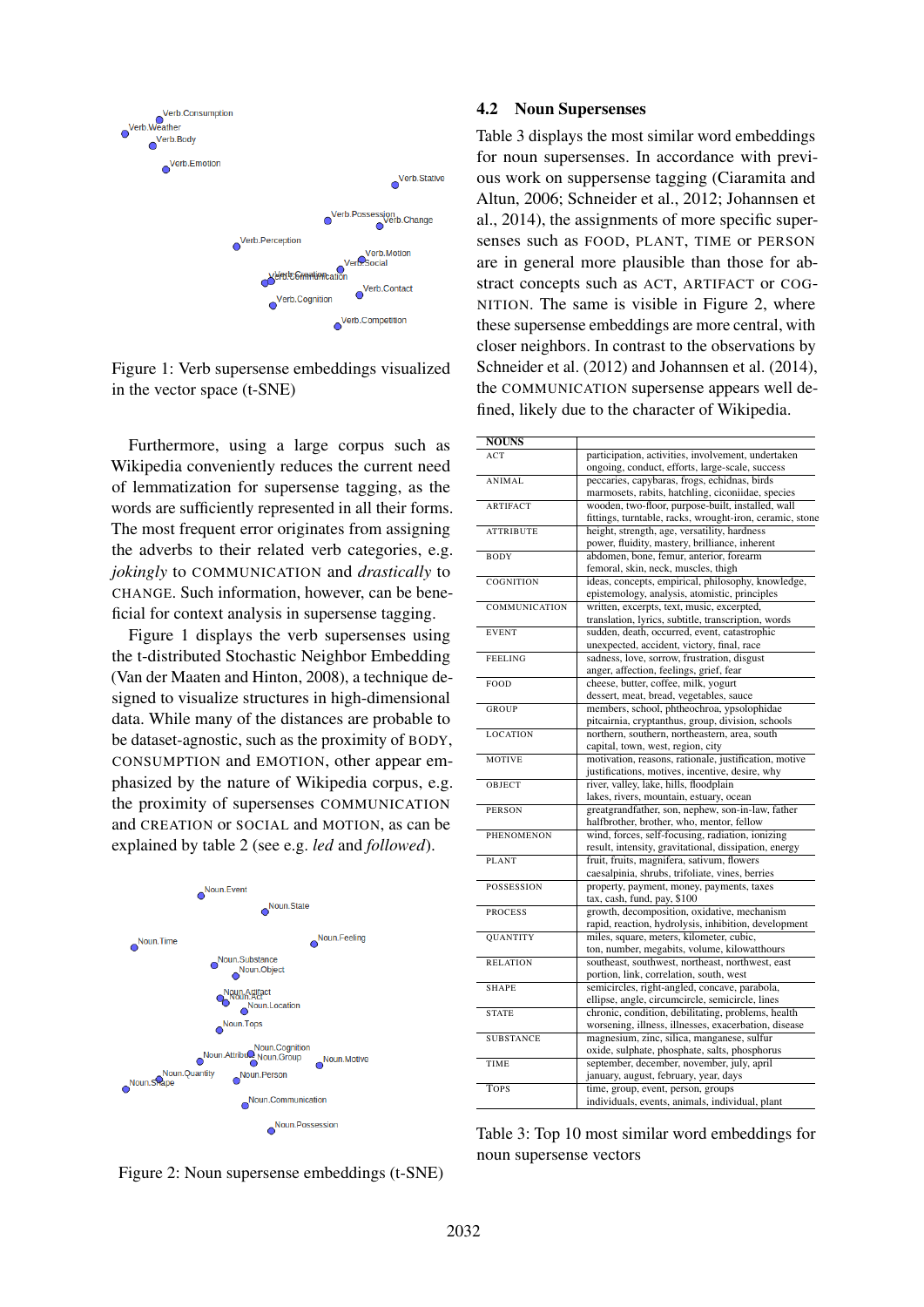### 4.3 Word Analogy and Word Similarity Tasks

We also assess the changes between the individual word embeddings learned on plain Wikipedia text (WORDS) and jointly with the supersense-enriched Wikipedia (SUPER). With this aim we perform two standard embedding evaluation tasks: word similarity and word analogy.

Mikolov et al. (2013b) introduce a word analogy dataset containing 19544 analogy questions that can be answered with word vector operations (*Paris is to France as Athens are to...?*). The questions are grouped into 13 categories. Table 4 presents our results. Word vectors trained in the SUPER setup achieve better results on groups related to entities, e.g. Family Relations and Citizen to State questions, where the PERSON and LOCATION supersenses can provide additional information to reduce noise. At the same time, performance on questions such as Opposites or Plurals drops, as this information is pushed to the background. Enriching our data with the recently proposed adjective supersenses (Tsvetkov et al., 2014) could be of interest for these categories.

| Group/Vectors:         | <b>WORDS</b> | <b>SUPER</b>  |
|------------------------|--------------|---------------|
| Capitals - common      | 91.1         | $94.7 + 0.99$ |
| Capitals - world       | 87.6         | $89.5 + 0.69$ |
| City in state          | 65.2         | $65.7 + 1.03$ |
| Nationality to state   | 94.5         | $95.2 + 0.58$ |
| Family relations       | 93.0         | $94.4 + 1.28$ |
| Opposites              | 56.7         | $54.6 + 3.21$ |
| Plurals                | 89.4         | $86.4 + 1.08$ |
| Comparatives           | 90.6         | $90.4 + 0.85$ |
| Superlatives           | 79.4         | $79.6 + 1.83$ |
| Adjective to adverb    | 20.2         | $22.2 + 1.53$ |
| Present to participle. | 64.2         | $64.6 + 1.57$ |
| Present to past        | 60.0         | $59.2 + 1.30$ |
| 3rd person verbs       | 84.3         | $82.1 + 1.44$ |
| Total                  | 75.0         | $76.0 + 0.28$ |

Table 4: Accuracy and standard error on analogy tasks. Tasks related to noun supersense distinctions show the tendency to improve, while syntax-related information is pushed to the background. In most cases, however, the difference is not significant.

Without explicitly exploiting the sense infromation, we compare the performance of our texttrained (WORDS) to our jointly trained (SU-PER) word vectors on the following word similarity datasets: WordSim353-Similarity (353-S) and WordSim353-Relatedness (353-R) (Agirre et al., 2009), MEN dataset (Bruni et al., 2014), RG-65 dataset (Rubenstein and Goodenough, 1965) and MC-30 (Miller and Charles, 1991).

| Data:               | MEN    |       | 353-S 353-R | RG-65 | MC-30 |
|---------------------|--------|-------|-------------|-------|-------|
| WORDS   73.18 76.93 |        |       | 62.11       | 79.13 | 79.49 |
| <b>SUPER</b>        | 174.26 | 78.63 | 61.22       | 79.75 | 80.94 |

Table 5: Performance of our vectors (Spearman's  $\rho$ ) on five similarity datasets. Results indicate a trend of better performance of vectors trained jointly with supersenses.

The word embeddings for words trained jointly with supersenses achieve higher performance than those trained solely on the same text without supersenses on 4 out of 5 tasks (Table 5). In addition, the explicit supersense information could be further exploited, similarly to previous sense embedding works (Iacobacci et al., 2015; Rothe and Schütze, 2015; Chen et al., 2014). Furthermore, note that while we report the performance of our embeddings on the word similarity tasks for completeness, there has been a substantial discussion on seeking alternative ways to quantify embedding quality with the focus on their purpose in downstream applications (Li and Jurafsky, 2015; Faruqui et al., 2016). Therefore, in the remainder of this paper we explore the usefulness of supersense embeddings in text classification tasks.

# 5 Building a Supersense Tagger

The task of predicting supersenses has recently regained its popularity (Johannsen et al., 2014; Schneider and Smith, 2015), since supersenses provide disambiguating information, useful for numerous downstream NLP tasks, without the need of tedious fine-grained WSD. Exploiting our joint embeddings, we build a deep neural network model to predict supersenses on the Twitter supersense corpus created by Johannsen et al. (2014), based on the Twitter NER task (Ritter et al., 2011), using the same training data as the authors. <sup>45</sup> The datasets follow the token-level annotation which combines the B-I-O flags (Ramshaw and Marcus, 1995) with the supersense class labels to represent the multiword expression segmentation and supersense labeling in a sentence.

#### 5.1 Experimental Setup

We implement a window-based approach with a multi-channel multi-layer perceptron model using

```
4https://github.com/kutschkem/
SmithHeilmann_fork/tree/master/
```
MIRATagger/data

<sup>5</sup>https://github.com/coastalcph/ supersense-data-twitter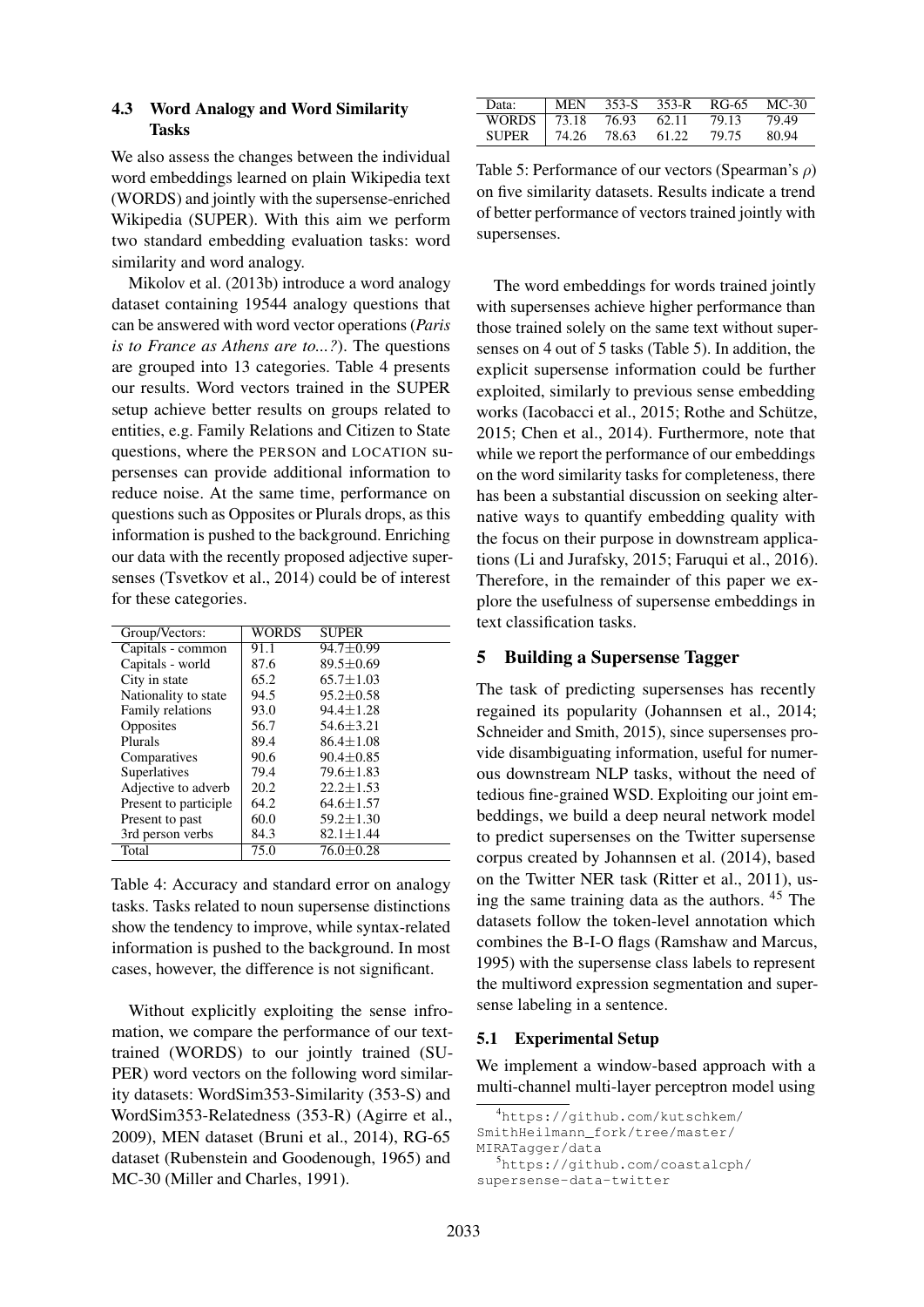the Theano framework (Bastien et al., 2012). With a sliding window of size 5 for the sequence learning setup we extract for each word the following seven feature vectors:

- 1. 300-dimensional word embedding,
- 2. 41 cosine similarities of the word to each standalone supersense embedding,
- 3. 41 cosine similarities of the word to each of its *word\_SUPERSENSE* embeddings,
- 4. fixed vector of frequencies of each supersense in Wikipedia, in order to simulate the MFS backoff strategy,
- 5. for the given word, the frequency of each *word*\_SUPERSENSE in our Wikipedia corpus,
- 6. part-of-speech information as a unit vector,
- 7. casing information as a 3-dimensional (upper/lower/mixed) unit vector

After a dropout regularization, the embedding sets are flattened, concatenated and fed into fully connected dense layers with a rectified linear unit (ReLU) activation function and a final softmax.

#### 5.2 Supersense Prediction

We evaluate our system on the same Twitter dataset with provided training and development (Tw-R-dev) set and two test sets: Tw-R-eval, reported by Johannsen et al. as *RITTER*, and Tw-J-eval, reported by Johannsen et al. as *IN-HOUSE*. Our results are shown in table 6 and compared to results reported in previous work by Johannsen et al. (2014), with two additional baselines: The SemCor system of Ciaramita and Altun (2006) and the most frequent sense. Our system achieves comparable performance to the best previously used supervised systems, without using any explicit gazetteers.

To get an intuition. $6$  of how the individual feature vectors contribute to the prediction, we perform an ablation test by removing one feature group at a time. The biggest performance drop in the F-score (2.7–5.4) occurs when removing the the part of speech information, followed by the supersense similarity features and supersense frequency priors (0.2–3.0). The casing information has only a minor contribution to Twitter supersense tagging (0–0.9).

| System/Data:                             | Tw-R-dev | Tw-R-eval | Tw-J-eval |
|------------------------------------------|----------|-----------|-----------|
| <b>Baseline and upper bound</b>          |          |           |           |
| Most frequent sense                      | 47.54    | 44.98     | 38.65     |
| Inter-annotator agreement                |          | 69.15     | 61.15     |
| <b>SemCor-trained systems</b>            |          |           |           |
| (Ciaramita and Altun, 2006) <sup>†</sup> | 48.96    | 45.03     | 39.65     |
| Searn (Johannsen et al., 2014)           | 56.59    | 50.89     | 40.50     |
| HMM (Johannsen et al., 2014)             | 57.14    | 50.98     | 41.84     |
| <b>Ours Semcor</b>                       | 54.47    | 50.30     | 35.61     |
| <b>Twitter-trained systems</b>           |          |           |           |
| Searn (Johannsen et al., 2014)           | 67.72    | 57.14     | 42.42     |
| HMM (Johannsen et al., 2014)             | 60.66    | 51.40     | 41.60     |
| Ours Twitter (all features)              | 61.12    | 57.16     | 41.97     |
| Ours Twitter no casing                   | 61.06    | 56.20     | 41.13     |
| Ours Twitter no similarities             | 63.47    | 56.78     | 39.44     |
| Ours Twitter no frequencies              | 61.10    | 57.32     | 39.02     |
| Ours Twitter no part-of-speech           | 57.08    | 54.45     | 36.50     |
| Ours Twitter no word embed.              | 57.57    | 53.43     | 34.91     |

Table 6: Weighted F-score performance on supersense prediction for the development set and two test sets provided by Johannsen et al. (2004). Our system performs comparably to state-of-the-art systems.

† For the system of Ciaramita et al, the publicly avaliable reimplementation of Heilman was used

# 6 Using Supersense Embeddings in Document Classification Tasks

Word sense disambiguation is to some extent an artificial stand-alone task. Despite its popularity, its contribution to downstream document classification tasks remains rather limited, which might be attributed to the complexity of document preprocessing and the errors cumulated along the pipeline. In this section, we demonstrate an alternative, deep learning approach, in which we process the original text in parallel to the supersense information. The model can then flexibly learn the usefulness of provided input. We demonstrate that the model extended with supersense embeddings outperforms the same model using only word-based features on a range of classification tasks.

#### 6.1 Experimental Setup

Both Convolutional Neural Networks (CNNs) and Long Short-Term Memory (LSTM) (Hochreiter and Schmidhuber, 1997) are state-of-the-art semantic composition models for a variety of text classification tasks (Kim, 2014; Li et al., 2015; Johnson and Zhang, 2014). Recently, their combinations have been proposed, achieving an unprecedented performance (Sainath et al., 2015). We extend the CNN-LSTM approach from the publicly available

<sup>&</sup>lt;sup>6</sup>Intuition, since there are many additional aspects that may affect the performance. For example, we keep the network parameters fixed for the ablation, although the feature vectors are of different lengths. Furthermore, our model performs a concatenation of the feature vectors, hence only the ablation extended to all possible permutations would verify the feature order effect.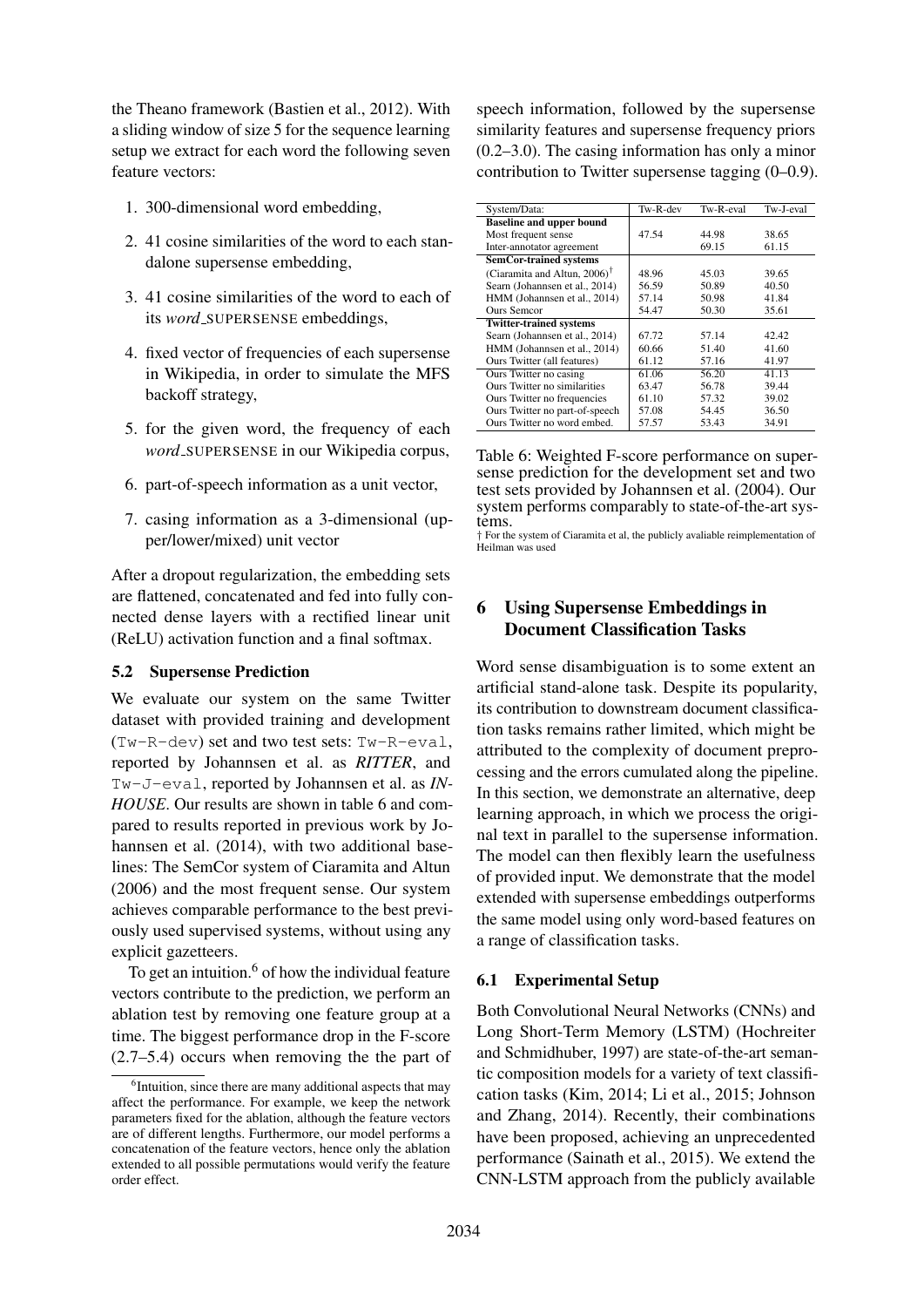

Figure 3: Network architecture. Each of the four different embedding channels serves as input to its CNN layer, followed by an LSTM layer. Afterwards, the outputs are concatenated and fed into a dense layer.

Keras demo<sup>7</sup>, into which we incorporate the supersense information. Figure 3 displays our network architecture. First, we use three channels of word embeddings on the plain textual input. The first channel are the 300-dimensional word embeddings obtained from our enriched Wikipedia corpus. The second embedding channel consists of 41-dimensional vectors capturing the cosine similarity of the word to each supersense embedding. The third channel contains the vector of relative frequencies of the word occurring in the enriched Wikipedia together with its supersense, i.e. providing the background supersense distribution for the word. Each of the document embeddings is then convoluted with the filter size of 3, followed by a pooling layer of length 2 and fed into a longshort-term-memory (LSTM) layer. In parallel, we feed as input a processed document text, where the words are replaced by their predicted supersenses. Given that we have the Wikipedia-based supersense embeddings in the same vector space as the word embeddings, we can now proceed to creating the 300-dimensional embedding channel also for the supersense text. As in the plain text channels, we feed also these embeddings into the

7https://qithub.com/fchollet/keras/ blob/master/examples/imdb\_cnn\_lstm.py

convolutional and LSTM layers in a similar fashion. Afterwards, we concatenate all LSTM outputs and feed them into a standard fully connected neural network layer, followed by the sigmoid for the binary output. The following subsections discuss our results on a range of classification tasks: subjectivity prediction, sentiment polarity classification and metaphor detection.

#### 6.2 Sentiment Polarity Classification

Sentiment classification has been a widely explored task which received a lot of attention. The Movie Review dataset, published by Pang and Lee  $(2005)^8$ , has become a standard machine learning benchmark task for binary sentence classification. Socher et al. (2011) address this task with recursive autoencoders and Wikipedia word embeddings, later improving their score using recursive neural network with parse trees (Socher et al., 2012). Competitive results were achieved also by a sentimentanalysis-specific parser (Dong et al., 2015), with a fast dropout logistic regression (Wang and Manning, 2013), and with convolutional neural networks (Kim, 2014). Table 7 compares these approaches to our results for a 10-fold crossvalidation with 10% of the data withheld for parameter tuning. The line *WORDS* displays the performance using only the leftmost part of our architecture, i.e. only the text input with our word embeddings. The line *SUPER* shows the result of using the full supersense architecture. As it can be seen from the table, the supersense features improve the accuracy by about 2%. Both systems are significantly different  $(p < 0.01)$ , using the McNemar's test.

| System                  | Accuracy      |
|-------------------------|---------------|
| Socher et al. $(2011)$  | 77.7          |
| Socher et al. (2012)    | 79.0          |
| Wang and Manning (2013) | 79.1          |
| Dong et al. (2015)      | 79.5          |
| Kim (2014)              | 81.5          |
| <b>WORDS</b>            | 79.4          |
| <b>SUPER</b>            | $81.7 + 0.37$ |
|                         |               |

Table 7: 10-fold cross-validation accuracy and standard error of our system and as reported in previous work for the sentiment classification task on Pang and Lee (2005) movie review data

A detailed analysis of the supersense-tagged data and the classification output revealed that supersenses help to generalize over rare terms. Noun

<sup>8</sup>http://www.cs.uic.edu/liub/FBS/ sentiment-analysis.html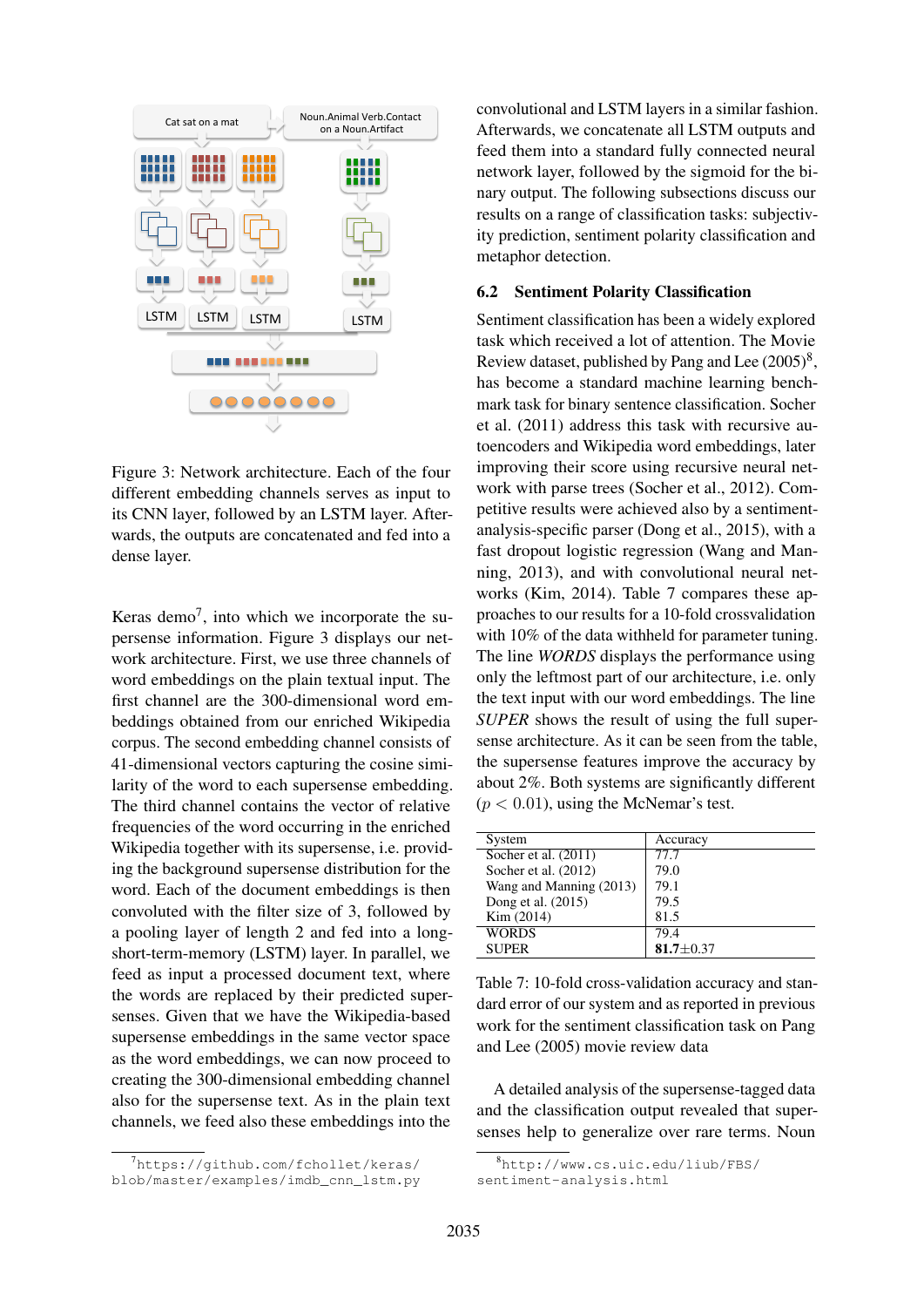| <b>Positive reviews</b>                                          |                                                                                             |
|------------------------------------------------------------------|---------------------------------------------------------------------------------------------|
| Text                                                             | Supersenses                                                                                 |
| beating the austin powers film at their own game,                | verbstative the nounlocation nouncognition nounartifact at their own nouncommunication,     |
| this blaxploitation spoof downplays the raunch in favor          | this nounact nouncommunication verbstative the nouncognition in nouncommunication           |
| of gags that rely on the strength of their own cleverness        | of that verbcognition on the nouncognition of their own nouncognition                       |
| as oppose to the extent of their outrageousness.                 | as verbcommunication to the nounevent of their nounattribute.                               |
| there is problem with this film that                             | there verbstative nouncognition with this nouncommunication that                            |
| even 3 oscar winner ca n't overcome.                             | even 3 nounevent nounperson can't verbemotion,                                              |
| but it 's a nice girl-buddy movie                                | but it verbstative a nice girl-buddy nouncommunication                                      |
| once it get rock-n-rolling.                                      | once it verbstative rock-n-rolling                                                          |
| godard 's ode to tackle life 's wonderment is a                  | nounperson nouncommunication to verbstative nouncognition 's nouncognition verbstative      |
| rambling and incoherent manifesto about the vagueness of topical | a rambling and incoherent nouncommunication about the nounattribute of topical              |
| excess . in praise of love remain a ponderous and pretentious    | excess . in nouncognition of nouncognition verbstative a ponderous and pretentious          |
| endeavor that 's unfocused and tediously exasperating.           | nounact that verbstative unfocused and tediously exasperating                               |
| <b>Negative reviews</b>                                          |                                                                                             |
| Text                                                             | Supersenses                                                                                 |
| the action scene has all the suspense of a 20-car pileup,        | the nounact nounlocation verbstative all the nouncognition of a 20-car nouncognition,       |
| while the plot hole is big enough for a train car to drive       | while the nounlocation verbstative big enough for a nounartifact nounartifact to verbmotion |
| through $-$ if kaos have n't blow them all up.                   | through - if nounperson have n't verbcommunication them all up.                             |
| the scriptwriter is no less a menace to society                  | the nounperson verbstative no less nounstate to noungroup                                   |
| than the film 's character.                                      | than the nouncommunication nounperson.                                                      |
| a very slow, uneventful ride                                     | a very slow, uneventful nounact                                                             |
| around a pretty tattered old carousel.                           | around a pretty tattered old nounartifact.                                                  |
| the milieu is wholly unconvincing $\dots$                        | the nouncognition verbstative wholly unconvincing                                           |
| and the histrionics reach a truly annoying pitch.                | and the nouncommunication verbstative a truly annoying nounattribute.                       |

Table 8: Example of documents classified incorrectly with word embeddings and correctly with word and supersense embeddings on Pang and Lee (2005) movie review data.

concepts such as GROUP, LOCATION, TIME and PERSON appear somewhat more frequently in positive reviews while certain verb supersenses such as PERCEPTION, SOCIAL and COMMUNICATION are more frequent in the negative ones. On the other hand, the supersense tagging introduces additional errors too - for example the director's *cut* is persistently classified into FOOD.

Table 8 shows an example of positive and negative reviews which were consistently (5x in repeated experiments with different random seeds) classified incorrectly with word embeddings and classified correctly with supersense embeddings. Often the wit of unusual expressions is lost for the benefit of generalization. Some improvements appear to be a result of replacing proper names by NOUN.PERSON.

#### 6.3 Subjectivity Classification

Pang and Lee (2004) demonstrate that the subjectivity detection can be a useful input for a sentiment classifier. They compose a publicly available dataset $9$  of 5000 subjective and 5000 objective sentences, classifying them with a reported accuracy of 90-92% and further show that predicting this information improves the end-level sentiment classification on a movie review dataset. Kim (2014) and Wang and Manning (2013) further improve the performance through different machine learning methods. Supersenses are a natural candidate for subjectivity prediction, as we

hypothesize that the nouns and verbs in the subjective and objective sentences often come from different semantic classes (e.g. VERB.FEELING vs. VERB.COGNITION). We employ the same architecture as in previous task, automatically annotating the words in the documents with their supersenses. Our results are reported in Table 9. The supersenses (SUPER) provide an additional information, improving the model performance by up to 2% over word embeddings (WORDS). The difference between both systems is significant. Based on a manual error analysis, the supersense information contributes here in a similar manner as in the previous case. Subjective sentences contain more verbs of supersense PERCEPTION, while objective ones more frequently feature the supersenses POS-SESSION and SOCIAL. Nouns in the subjective category are characterized by supersenses COMMUNI-CATION and ATTRIBUTE, while in objective ones the PERSON and POSSESSION are more frequent.

| System                             | Accuracy        |
|------------------------------------|-----------------|
| SVM (Pang and Lee, 2004)           | 90.0            |
| NB (Pang and Lee, 2004)            | 92.0            |
| CNN (Kim, 2014)                    | 93.4            |
| F-Dropout (Wang and Manning, 2013) | 93.6            |
| MV-CNN (Zhang et al., 2016)        | 93.9            |
| <b>WORDS</b>                       | 92.1            |
| <b>SUPER</b>                       | $93.9 \pm 0.26$ |

Table 9: 10-fold cross-validation accuracy and standard error of our system and as reported in previous work for binary classification on the subjectivity dataset of Pang and Lee (2004)

<sup>9</sup>https://www.cs.cornell.edu/people/ pabo/movie-review-data/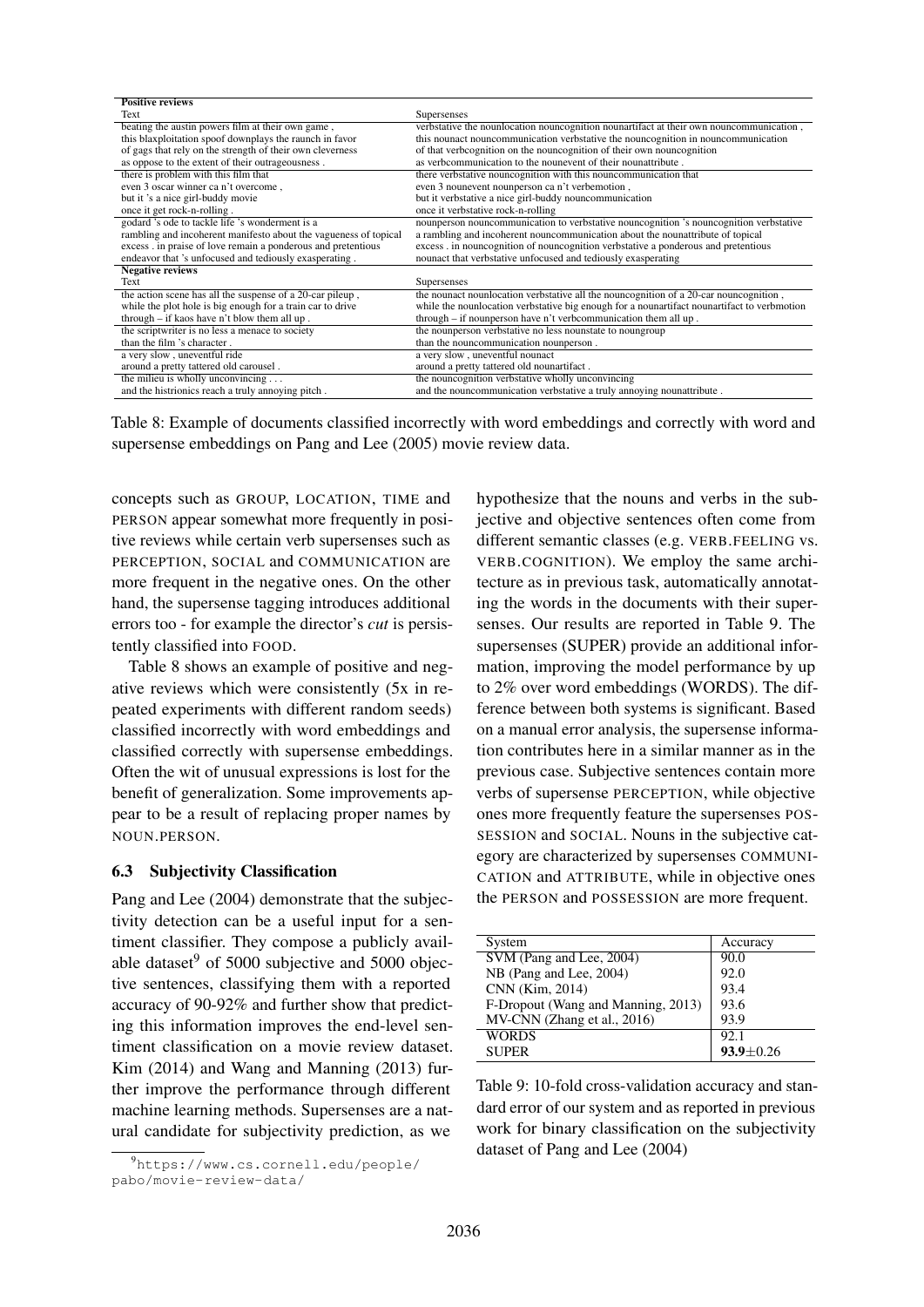#### 6.4 Metaphor Identification

Supersenses have recently been shown to provide improvements in metaphor prediction tasks (Gershman et al., 2014), as they hold the information of coarse semantic concepts. Turney et al. (2011) explore the task of discriminating literal and metaphoric adjective-noun expressions. They report an accuracy of 79% on a small dataset rated by five annotators. Tsvetkov et al. (2013) pursue this work further by constructing and publishing a dataset of 985 literal and 985 methaphorical adjective-noun pairs $10$  and classify them. Gershman et al. (2014) further expand on this work using 64-dimensional vector-space word representations constructed by Faruqui and Dyer (2014) for classification. They report a state-of-the-art F-score of 85% with random decision forests, including also abstractness and imageability features (Wilson, 1988) and supersenses from WordNet, averaged across senses.

| System                  | F1-score on test set |
|-------------------------|----------------------|
| (Gershman et al., 2014) | 85                   |
| <b>WORDS</b>            | $81.91 \pm 2.81$     |
| <b>SUPER</b>            | $87.23 + 2.36$       |

Table 10: F1-score and a standard error on a provided test set for the adjective-noun metaphor prediction task Gershman et al. (2014). WORDS: word embeddings only, SUPER: multi-channel word embeddings with the supersense similarity and frequency vectors added

Since this setup is simpler than the sentence classification tasks, we use only a subset of our architecture, specifically the left half of Figure 3, i.e. our word embeddings, similarity vectors and supersense frequency vectors. Since there are only two words in each document, we leave out the LSTM layer. We merge the similarity and frequency layers by multiplication and concatenate the result to the word embedding convolution, feeding the output of the concatenation directly to the dense layer. Table 10 shows our results on a provided test set. Based on McNemar's test, there is a significant difference  $(p < 0.01)$  between our system based on words only and the one with supersenses.

# 7 Discussion

Unlike previous research on supersenses, our work is not based on a manually produced gold stan-

dard, but on an automatically annotated large corpus. While Scozzafava et al. (2015) report a high accuracy estimate of 77.8% on sense level, the performance and possible bias on tagged supersenses are yet to be evaluated. We are also aware that some of the previously proposed approaches for building word sense embeddings (Rothe and Schütze, 2015; Chen et al., 2014; Iacobacci et al., 2015) could be eventually extended to supersenses. We strongly encourage the authors to do so and perform a contrastive evaluation comparing these methods. Additionaly, a different level of granularity of the concepts, such as WordNet Domains (Magnini and Cavaglia, 2000) could be explored.

# 8 Conclusions and Future Work

We have presented a novel joint embedding set of words and supersenses, which provides a new insight into the word and supersense positions in the vector space. We demonstrated the utility of these embeddings for predicting supersenses and manifested that the supersense enrichment can lead to a significant improvement in a range of downstream classification tasks, using our embeddings in a neural network model. The outcomes of this work are available to the research community.<sup>11</sup>. In follow-up work, we aim to apply our embedding method on smaller, yet gold-standard corpora such as SemCor (Miller et al., 1994) and STREUSLE (Schneider and Smith, 2015) to examine the impact of the corpus choice in detail and extend the training data beyond WordNet vocabulary. Moreover, the coarse semantic categorization contained in supersenses was shown to be preserved in translation (Schneider et al., 2013), making them a perfect candidate for a multilingual adaptation of the vector space, e.g. extending Faruqui and Dyer (2014).

#### Acknowledgments

This work has been supported by the Volkswagen Foundation as part of the Lichtenberg Professorship Program under grant No. I/82806 and by the German Research Foundation under grant No. GU 798/14-1. Additional support was provided by the German Federal Ministry of Education and Research (BMBF) as a part of the Software Campus program under the reference 01-S12054 and by the German Institute for Educational Research (DIPF). We thank the anonymous reviewers for their input.

<sup>10</sup>http://www.cs.cmu.edu/˜ytsvetko/ metaphor/datasets.zip

<sup>11</sup>https://github.com/UKPLab/

acl2016-supersense-embeddings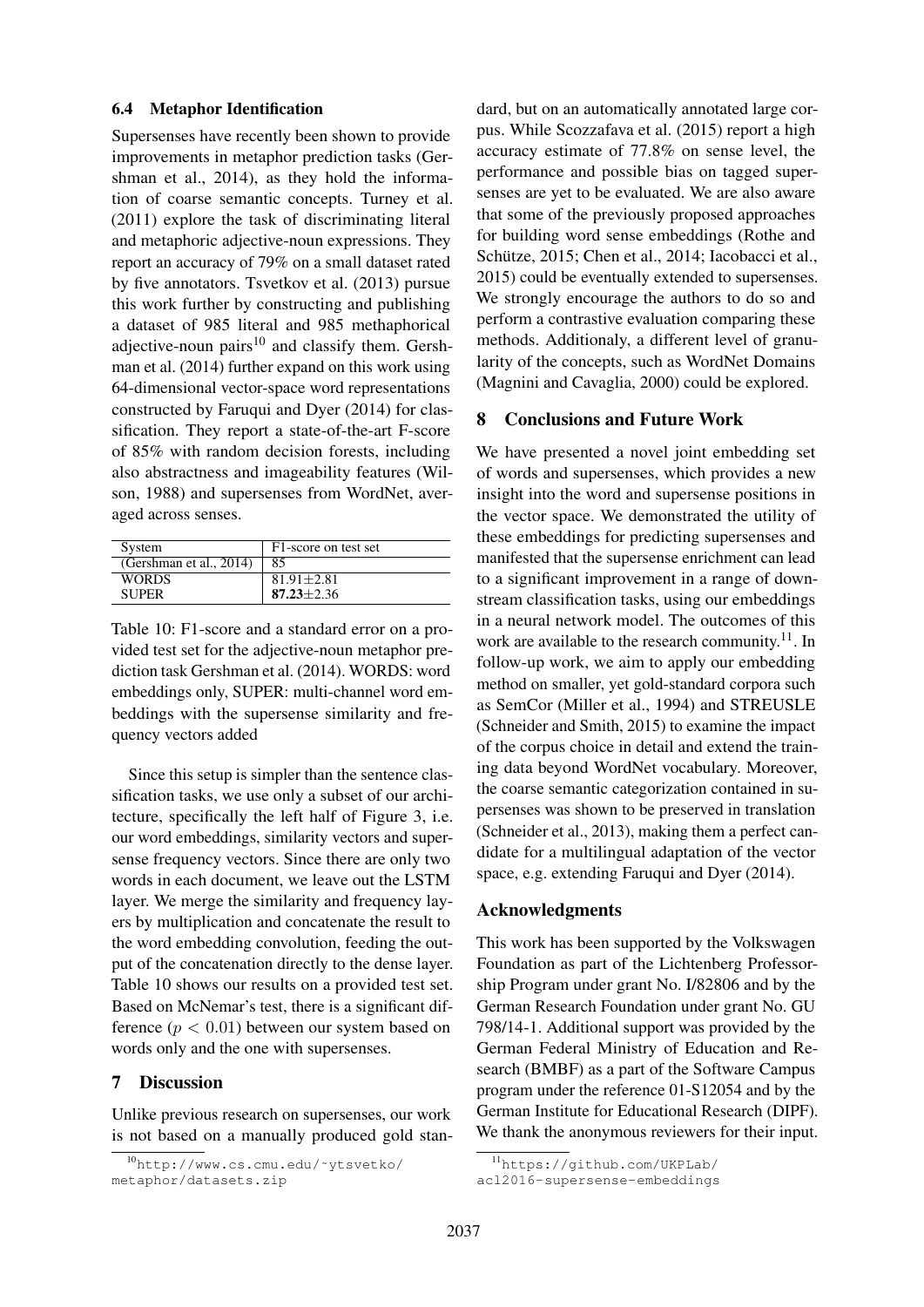#### References

- Eneko Agirre, Enrique Alfonseca, Keith Hall, Jana Kravalova, Marius Pasca, and Aitor Soroa. 2009. A study on similarity and relatedness using distributional and WordNet-based approaches. In *Proceedings of the 2009 Annual Conference of the North American Chapter of the Association for Computational Linguistics - Human Language Technologies*, pages 19–27. Association for Computational Linguistics.
- Eneko Agirre, Kepa Bengoetxea, Koldo Gojenola, and Joakim Nivre. 2011. Improving dependency parsing with semantic classes. In *Proceedings of the 49th Annual Meeting of the Association for Computational Linguistics: short papers-Volume 2*, pages 699–703. Association for Computational Linguistics.
- Cem Akkaya, Janyce Wiebe, Alexander Conrad, and Rada Mihalcea. 2011. Improving the impact of subjectivity word sense disambiguation on contextual opinion analysis. In *Proceedings of the 15th Conference on Computational Natural Language Learning*, pages 87–96. Association for Computational Linguistics.
- Frédéric Bastien, Pascal Lamblin, Razvan Pascanu, James Bergstra, Ian J. Goodfellow, Arnaud Bergeron, Nicolas Bouchard, and Yoshua Bengio. 2012. Theano: new features and speed improvements. Deep Learning and Unsupervised Feature Learning NIPS 2012 Workshop.
- Jiang Bian, Bin Gao, and Tie-Yan Liu. 2014. Knowledge-powered deep learning for word embedding. In *Machine Learning and Knowledge Discovery in Databases*, pages 132–148. Springer.
- Antoine Bordes, Jason Weston, Ronan Collobert, and Yoshua Bengio. 2011. Learning structured embeddings of knowledge bases. In *Conference on Artificial Intelligence*.
- Antoine Bordes, Xavier Glorot, Jason Weston, and Yoshua Bengio. 2012. Joint learning of words and meaning representations for open-text semantic parsing. In *International Conference on Artificial Intelligence and Statistics*, pages 127–135.
- Claudio Delli Bovi, Luis Espinosa Anke, and Roberto Navigli. 2015. Knowledge base unification via sense embeddings and disambiguation. In *Proceedings of the 2015 Conference on Empirical Methods on Natural Language Processing*, pages 726–736.
- Elia Bruni, Nam-Khanh Tran, and Marco Baroni. 2014. Multimodal distributional semantics. *Journal of Artificial Intelligence Research (JAIR)*, 49(1-47).
- Xinxiong Chen, Zhiyuan Liu, and Maosong Sun. 2014. A unified model for word sense representation and disambiguation. In *Proceedings of the 2014 Conference on Empirical Methods on Natural Language Processing*, pages 1025–1035.
- Massimiliano Ciaramita and Yasemin Altun. 2006. Broad-coverage sense disambiguation and information extraction with a supersense sequence tagger. In *Proceedings of the 2006 Conference on Empirical Methods on Natural Language Processing*, pages 594–602. Association for Computational Linguistics.
- Massimiliano Ciaramita and Mark Johnson. 2003. Supersense tagging of unknown nouns in WordNet. In *Proceedings of the 2003 Conference on Empirical Methods on Natural Language Processing*, pages 168–175. Association for Computational Linguistics.
- Hal Daumé III, John Langford, and Daniel Marcu. 2009. Search-based structured prediction. *Machine learning*, 75(3):297–325.
- Li Dong, Furu Wei, Shujie Liu, Ming Zhou, and Ke Xu. 2015. A statistical parsing framework for sentiment classification. *Computational Linguistics*.
- Manaal Faruqui and Chris Dyer. 2014. Improving vector space word representations using multilingual correlation. In *Proceedings of the 14th Conference of the European Chapter of the Association for Computational Linguistics*, pages 462–471, Gothenburg, Sweden, April. Association for Computational Linguistics.
- Manaal Faruqui, Yulia Tsvetkov, Pushpendre Rastogi, and Chris Dyer. 2016. Problems with evaluation of word embeddings using word similarity tasks. *arXiv preprint*, arXiv:1605.02276.
- Christiane Fellbaum. 1990. English verbs as a semantic net. *International Journal of Lexicography*, 3(4):278–301.
- Christiane Fellbaum. 1998. *WordNet*. Wiley Online Library.
- Lucie Flekova and Iryna Gurevych. 2015. Personality profiling of fictional characters using sense-level links between lexical resources. In *Proceedings of the 2015 Conference on Empirical Methods in Natural Language Processing*, pages 1805–1816.
- Anatole Gershman, Yulia Tsvetkov, Leonid Boytsov, Eric Nyberg, and Chris Dyer. 2014. Metaphor detection with cross-lingual model transfer. In *Proceedings of the 52nd annual meeting on Association for Computational Linguistics*.
- Josu Goikoetxea, Aitor Soroa, Eneko Agirre, and Basque Country Donostia. 2015. Random walks and neural network language models on knowledge bases. In *Proceedings of the 2015 Conference of the North American Chapter of the Association for Computational Linguistics - Human Language Technologies*, pages 1434–1439.
- Zellig S Harris. 1954. Distributional structure. *Word*, 10(2-3):146–162.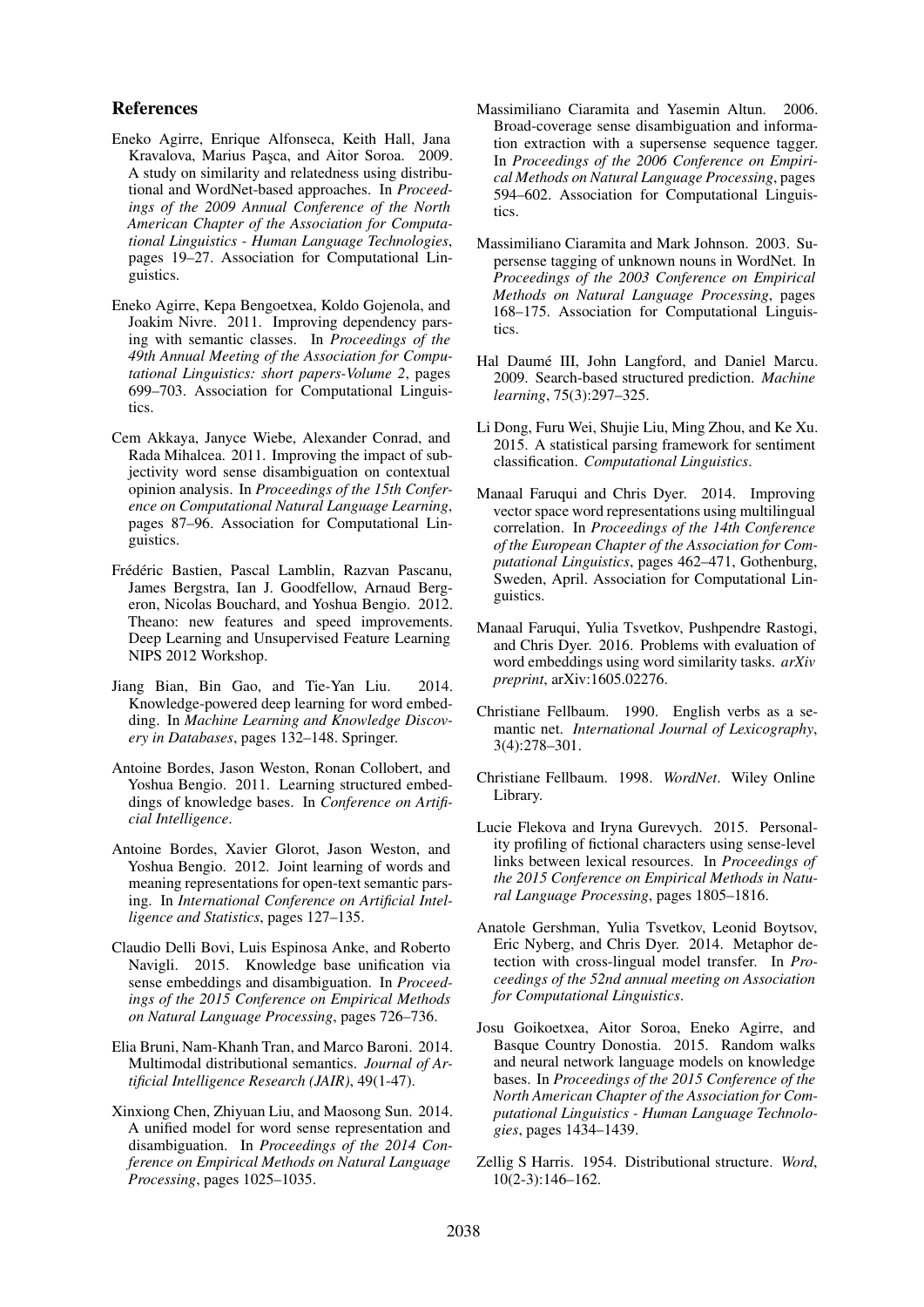- Michael Heilman. 2011. *Automatic factual question generation from text*. Ph.D. thesis, Carnegie Mellon University.
- Sepp Hochreiter and Jürgen Schmidhuber. 1997. Long short-term memory. *Neural computation*, 9(8):1735–1780.
- Ignacio Iacobacci, Mohammad Taher Pilehvar, and Roberto Navigli. 2015. Sensembed: learning sense embeddings for word and relational similarity. In *Proceedings of the 53rd Annual Meeting of the Association for Computational Linguistics*, pages 95– 105.
- Rubén Izquierdo, Armando Suárez, and German Rigau. 2009. An empirical study on class-based word sense disambiguation. In *Proceedings of the 12th Conference of the European Chapter of the Association for Computational Linguistics*, pages 389–397. Association for Computational Linguistics.
- Anders Johannsen, Dirk Hovy, Héctor Martınez Alonso, Barbara Plank, and Anders Søgaard. 2014. More or less supervised supersense tagging of Twitter. *Proceedings of the 3rd Joint Conference on Lexical and Computational Semantics*, pages 1–11.
- Rie Johnson and Tong Zhang. 2014. Effective use of word order for text categorization with convolutional neural networks. *arXiv preprint arXiv:1412.1058*.
- Massimiliano Ciaramita Jordi Atserias, Hugo Zaragoza and Giuseppe Attardi. 2008. Semantically annotated snapshot of the english wikipedia. In Bente Maegaard Joseph Mariani Jan Odijk Stelios Piperidis Daniel Tapias Nicoletta Calzolari (Conference Chair), Khalid Choukri, editor, *Proceedings of the Sixth International Conference on Language Resources and Evaluation (LREC'08)*, Marrakech, Morocco, may. European Language Resources Association (ELRA).
- Yoon Kim. 2014. Convolutional neural networks for sentence classification. In *Proceedings of the 2014 Conference on Empirical Methods in Natural Language Processing (EMNLP)*, pages 1746– 1751, Doha, Qatar, October. Association for Computational Linguistics.
- Egoitz Laparra and German Rigau. 2013. Impar: A deterministic algorithm for implicit semantic role labelling. In *Proceedings of the 51st Annual Meeting of the Association for Computational Linguistics*, pages 1180–1189.
- Omer Levy, Yoav Goldberg, and Ido Dagan. 2015. Improving distributional similarity with lessons learned from word embeddings. *Transactions of the Association for Computational Linguistics*, 3:211–225.
- Jiwei Li and Dan Jurafsky. 2015. Do multi-sense embeddings improve natural language understanding? In *Proceedings of the 2015 Conference on Empirical Methods in Natural Language Processing*, pages 1722–1732, Lisbon, Portugal, September. Association for Computational Linguistics.
- Jiwei Li, Thang Luong, Dan Jurafsky, and Eduard Hovy. 2015. When are tree structures necessary for deep learning of representations? In *Proceedings of the 2015 Conference on Empirical Methods in Natural Language Processing*, pages 2304–2314, Lisbon, Portugal, September. Association for Computational Linguistics.
- Bernardo Magnini and Gabriela Cavaglia. 2000. Integrating subject field codes into WordNet. In *Proceedings of the Third International Conference on Language Resources and Evaluation*.
- Mónica Marrero, Sonia Sánchez-Cuadrado, Jorge Morato Lara, and George Andreadakis. 2009. Evaluation of named entity extraction systems. *Advances in Computational Linguistics, Research in Computing Science*, 41:47–58.
- Tomas Mikolov, Ilya Sutskever, Kai Chen, Greg S Corrado, and Jeff Dean. 2013a. Distributed representations of words and phrases and their compositionality. In *Advances in Neural Information Processing Systems*, pages 3111–3119.
- Tomas Mikolov, Wen-tau Yih, and Geoffrey Zweig. 2013b. Linguistic regularities in continuous space word representations. In *North American Chapter of the Association for Computational Linguistics - Human Language Technologies*, pages 746–751.
- George A. Miller and Walter G. Charles. 1991. Contextual correlates of semantic similarity. *Language and Cognitive Processes*, 6(1):1–28.
- George A Miller, Martin Chodorow, Shari Landes, Claudia Leacock, and Robert G Thomas. 1994. Using a semantic concordance for sense identification. In *Proceedings of the workshop on Human Language Technology*, pages 240–243. Association for Computational Linguistics.
- George A Miller. 1990. Nouns in WordNet: a lexical inheritance system. *International Journal of Lexicography*, 3(4):245–264.
- George A Miller. 1995. WordNet: a lexical database for english. *Communications of the ACM*, 38(11):39–41.
- Roberto Navigli and Simone Paolo Ponzetto. 2012. BabelNet: The automatic construction, evaluation and application of a wide-coverage multilingual semantic network. *Artificial Intelligence*, 193:217– 250.
- Roberto Navigli. 2009. Word sense disambiguation: A survey. *ACM Computing Surveys (CSUR)*, 41(2):10.
- Alok Ranjan Pal and Diganta Saha. 2015. Word sense disambiguation: a survey. *arXiv preprint arXiv:1508.01346*.
- Bo Pang and Lillian Lee. 2004. A sentimental education: Sentiment analysis using subjectivity summarization based on minimum cuts. In *Proceedings*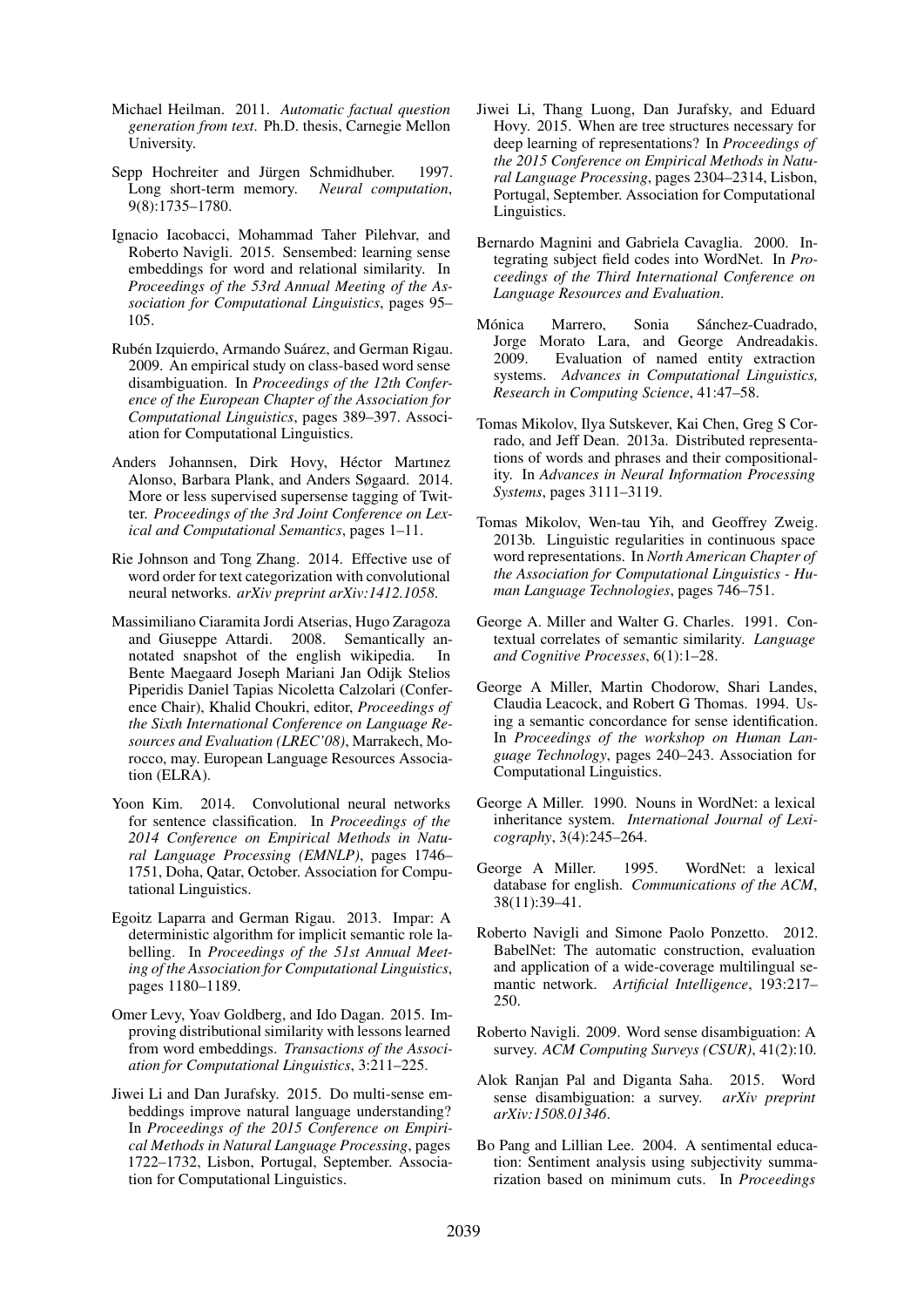*of the 52nd Annual Meeting of the Association for Computational Linguistics*, page 271. Association for Computational Linguistics.

- Bo Pang and Lillian Lee. 2005. Seeing stars: Exploiting class relationships for sentiment categorization with respect to rating scales. In *Proceedings of the 43rd Annual Meeting of the Association for Computational Linguistics*, pages 115–124. Association for Computational Linguistics.
- Jeffrey Pennington, Richard Socher, and Christopher D Manning. 2014. GloVe: Global vectors for word representation. In *Conference on Empirical Methods on Natural Language Processing*, volume 14, pages 1532–1543.
- Davide Picca, Alfio Massimiliano Gliozzo, and Massimiliano Ciaramita. 2008. Supersense tagger for italian. In *Proceedings of the Sixth International Conference on Language Resources and Evaluation*. Citeseer.
- Barbara Plank, Anders Johannsen, and Anders Søgaard. 2014. Importance weighting and unsupervised domain adaptation of pos taggers: a negative result. In *Proceedings of the 2014 Conference on Empirical Methods in Natural Language Processing*, pages 968–973, Doha, Qatar, October. Association for Computational Linguistics.
- Likun Qiu, Yunfang Wu, and Yanqiu Shao. 2011. Combining contextual and structural information for supersense tagging of Chinese unknown words. In *Computational Linguistics and Intelligent Text Processing*, pages 15–28. Springer.
- Lance Ramshaw and Mitch Marcus. 1995. Text chunking using transformation-based learning. In *Third Workshop on Very Large Corpora*, pages 82–94.
- Samuel Reese, Gemma Boleda Torrent, Montserrat Cuadros Oller, Lluís Padró, and German Rigau Claramunt. 2010. Word-sense disambiguated multilingual Wikipedia corpus. In *Proceedings of the 7th International Conference on Language Resources and Evaluation*.
- Radim Řehůřek and Petr Sojka. 2010. Software Framework for Topic Modelling with Large Corpora. In *Proceedings of the LREC 2010 Workshop on New Challenges for NLP Frameworks*, pages 45–50, Valletta, Malta, May. ELRA.
- Vassiliki Rentoumi, George Giannakopoulos, Vangelis Karkaletsis, and George A Vouros. 2009. Sentiment analysis of figurative language using a word sense disambiguation approach. In *Proceedings of the Conference on Recent Advances in Natural Language Processing*, pages 370–375.
- Alan Ritter, Sam Clark, Oren Etzioni, et al. 2011. Named entity recognition in tweets: an experimental study. In *Proceedings of the 2011 Conference on Empirical Methods on Natural Language Processing*, pages 1524–1534. Association for Computational Linguistics.
- Sascha Rothe and Hinrich Schütze. 2015. Autoextend: Extending word embeddings to embeddings for synsets and lexemes. In *Proceedings of the 53rd Proceedings of the 51st Annual Meeting of the Association for Computational Linguistics (Volume 1: Long Papers)*, pages 1793–1803, Beijing, China, July. Association for Computational Linguistics.
- Herbert Rubenstein and John B. Goodenough. 1965. Contextual correlates of synonymy. *Commun. ACM*, 8(10):627–633, October.
- Stefan Rüd, Massimiliano Ciaramita, Jens Müller, and Hinrich Schütze. 2011. Piggyback: Using search engines for robust cross-domain named entity recognition. In *Proceedings of the 49th Annual Meeting of the Association for Computational Linguistics: Human Language Technologies-Volume 1*, pages 965– 975. Association for Computational Linguistics.
- Tara N Sainath, Oriol Vinyals, Andrew Senior, and Hasim Sak. 2015. Convolutional, long shortterm memory, fully connected deep neural networks. In *Acoustics, Speech and Signal Processing (ICASSP), 2015 IEEE International Conference on*, pages 4580–4584. IEEE.
- Nathan Schneider and Noah A Smith. 2015. A corpus and model integrating multiword expressions and supersenses.
- Nathan Schneider, Behrang Mohit, Kemal Oflazer, and Noah A Smith. 2012. Coarse lexical semantic annotation with supersenses: an arabic case study. In *Proceedings of the 50th Annual Meeting of the Association for Computational Linguistics: Short Papers-Volume 2*, pages 253–258. Association for Computational Linguistics.
- Nathan Schneider, Behrang Mohit, Chris Dyer, Kemal Olflazer, and Noah A Smith. 2013. Supersense tagging for arabic: the mt-in-the-middle attack. Association for Computational Linguistics.
- Federico Scozzafava, Alessandro Raganato, Andrea Moro, and Roberto Navigli. 2015. Automatic identification and disambiguation of concepts and named entities in the multilingual wikipedia. In *AI\* IA 2015 Advances in Artificial Intelligence*, pages 357– 366. Springer.
- Aliaksei Severyn, Massimo Nicosia, and Alessandro Moschitti. 2013. Learning semantic textual similarity with structural representations. In *Proceedings of the 51st Annual Meeting of the Association for Computational Linguistics*, pages 714–718.
- Richard Socher, Jeffrey Pennington, Eric H Huang, Andrew Y Ng, and Christopher D Manning. 2011. Semi-supervised recursive autoencoders for predicting sentiment distributions. In *Proceedings of the 2011 Conference on Empirical Methods on Natural Language Processing*, pages 151–161. Association for Computational Linguistics.